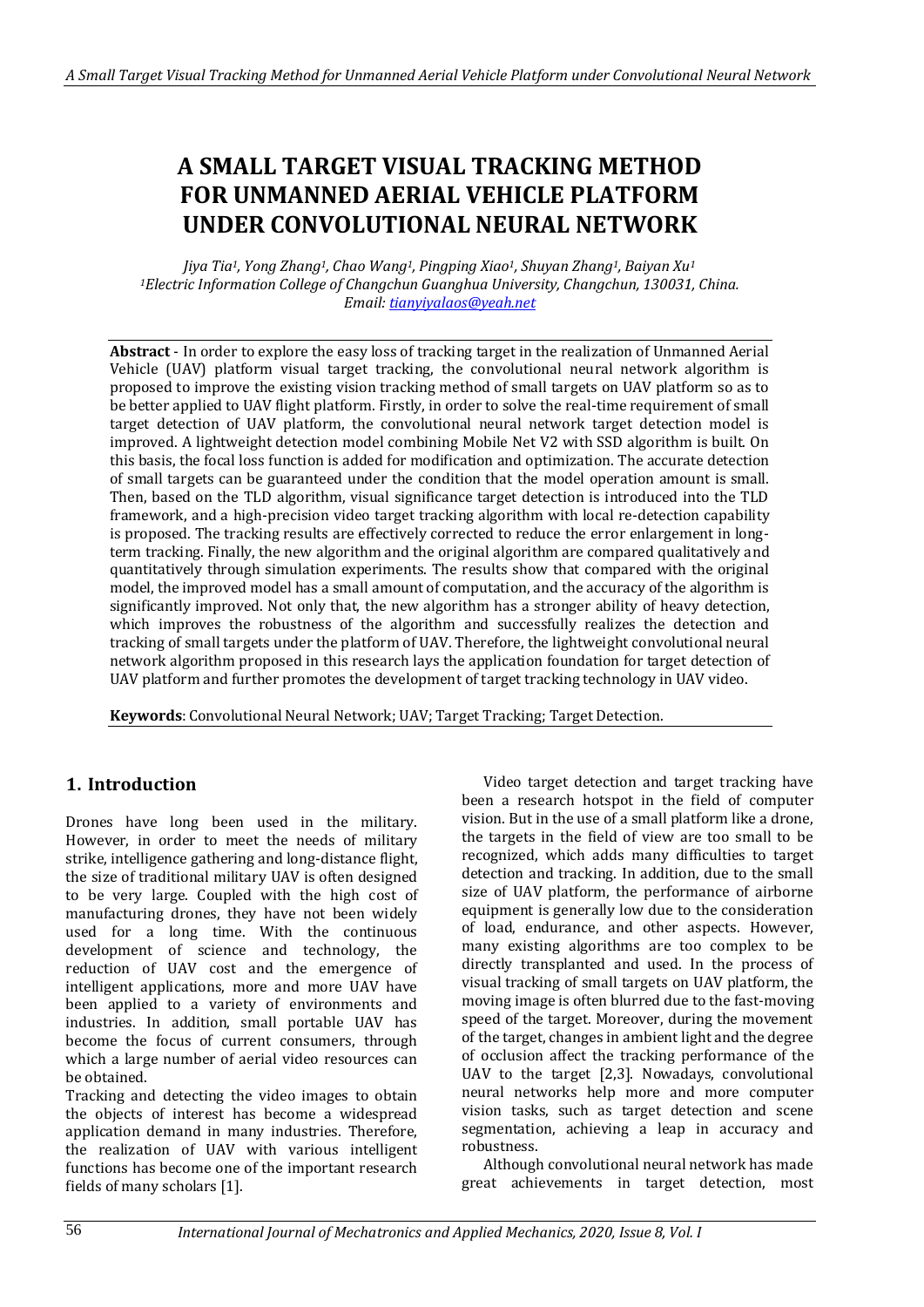scholars agree that convolutional neural network models such as VGG have too much computation and serious parameter redundancy. For example, under the platform of UAV, these algorithms need to be further improved to meet people's needs due to the limitation of its load, the interference caused by the small proportion of tracking targets, and low resolution [4]. Therefore, the convolutional neural network has a very large research space in compression model parameters, control operation complexity, and so on. In recent years, some miniaturized convolutional neural network models have been proposed, including the Squeeze Net model with low memory footprint, the Mobile Net lightweight model designed for Mobile terminals, and the Shuffle Net cell architecture suitable for lowpower devices. The birth of these models indicates that it has become a development trend in the field of deep learning to build a lightweight convolutional neural network that is convenient for mobile terminals [5]. Due to extensive research and mature performance of convolutional neural networks and deep learning technologies, these typical technologies have excellent presentation effects in many computer vision tasks. Therefore, in the field of target tracking, it can be tried to combine research with deep learning technology to gradually realize that the accuracy and robustness of target tracking algorithm are not affected by interference factors.

To sum up, several classical algorithms are adopted as the starting point of improvement to determine the direction of improvement. In order to realize autonomous target tracking, the UAV platform must first find the interested target in the field of vision, so the target detection algorithm is essential. Therefore, based on the target detection algorithm of convolutional neural network, the strategy combining Mobile Net V2 and SSD algorithm is first selected. In order to further improve the ability of the algorithm in this research to detect small objects, the focal loss function is introduced to optimize the design. Secondly, based on the original TLD algorithm model, a significance target detector module based on cellular automata is added. Combined with significance detection, the tracking accuracy and robustness of the algorithm are improved. By comparing the algorithm with the original TED algorithm, the superiority of the proposed algorithm is proved.

## **2. Literature Review**

In recent years, with the continuous development of technology, new convolutional neural network models emerge one after another, with increasingly higher accuracy, but also with the doubling growth of network depth, number of feature maps, and computation [6]. In practical application, the platform with small capacity and low power consumption is difficult to graft the model.

Cheng et al. (2017) proposed a quantization method based on convolutional neural network in their study, and obtained the convolutional network after acceleration and compression, while the consumption of memory and storage is much lower [7]. Laga et al. (2017) used the performance characteristics of SSD to accelerate the classification process of the algorithm and proposed a new sorting algorithm MONTRES. MONTRES relies on SSD performance models. When the ratio of file size to main memory size is high, MONTRES is better than the latest algorithm, because it can shorten the sorting execution time of TPC-H dataset by more than 30% [8]. In the aspect of target tracking, Kalal first proposed that the TLD algorithm has strong robustness and timeliness, so it is widely known, improved and utilized. This algorithm has an online learning mechanism that can constantly update the detector and tracker, which not only improves the anti-occlusion capability of the whole algorithm, but also lengthens the time of target tracking [9]. Jin and Liu (2016) proposed a new accelerated TLD algorithm to improve the running speed of the algorithm. In the detection module, the gray prediction model is used to estimate the target position and set the detection area. The results show that the algorithm runs fast on the premise of ensuring accuracy [10]. Zhang et al. (2017) proposed a reliable point assignment algorithm based on wavelet transform to solve the problems of object occlusion and appearance deformation in visual tracking. The proposed RPA and Kalman filter are integrated into the tracking detection framework to improve the tracking accuracy [11]. Liu et al. (2019) coordinated the resource and bandwidth issues based on Zynq heterogeneous platform and roofline model, and designed the convolutional neural network accelerator to accelerate the standard convolution sum depth separable product at a high hardware resource rate [12].

To sum up, convolutional neural network has been widely applied to vision tasks. Lightweight convolutional neural model has gradually become a research hotspot at home and abroad, but relatively few studies have applied it to UAV flight platforms with limited performance. Therefore, a lightweight small target detection algorithm based on convolutional neural network is proposed, which can not only detect small targets at a long distance, but also reduce the algorithm complexity, which is more suitable for the use of UAV platform. Secondly, the significance target detection algorithm based on cellular automata is combined with the TLD algorithm model to construct a video target tracking algorithm with local re-detection capability.

The optimization algorithm proposed in this research lays a foundation for the follow-up research of both tracking accuracy and computation.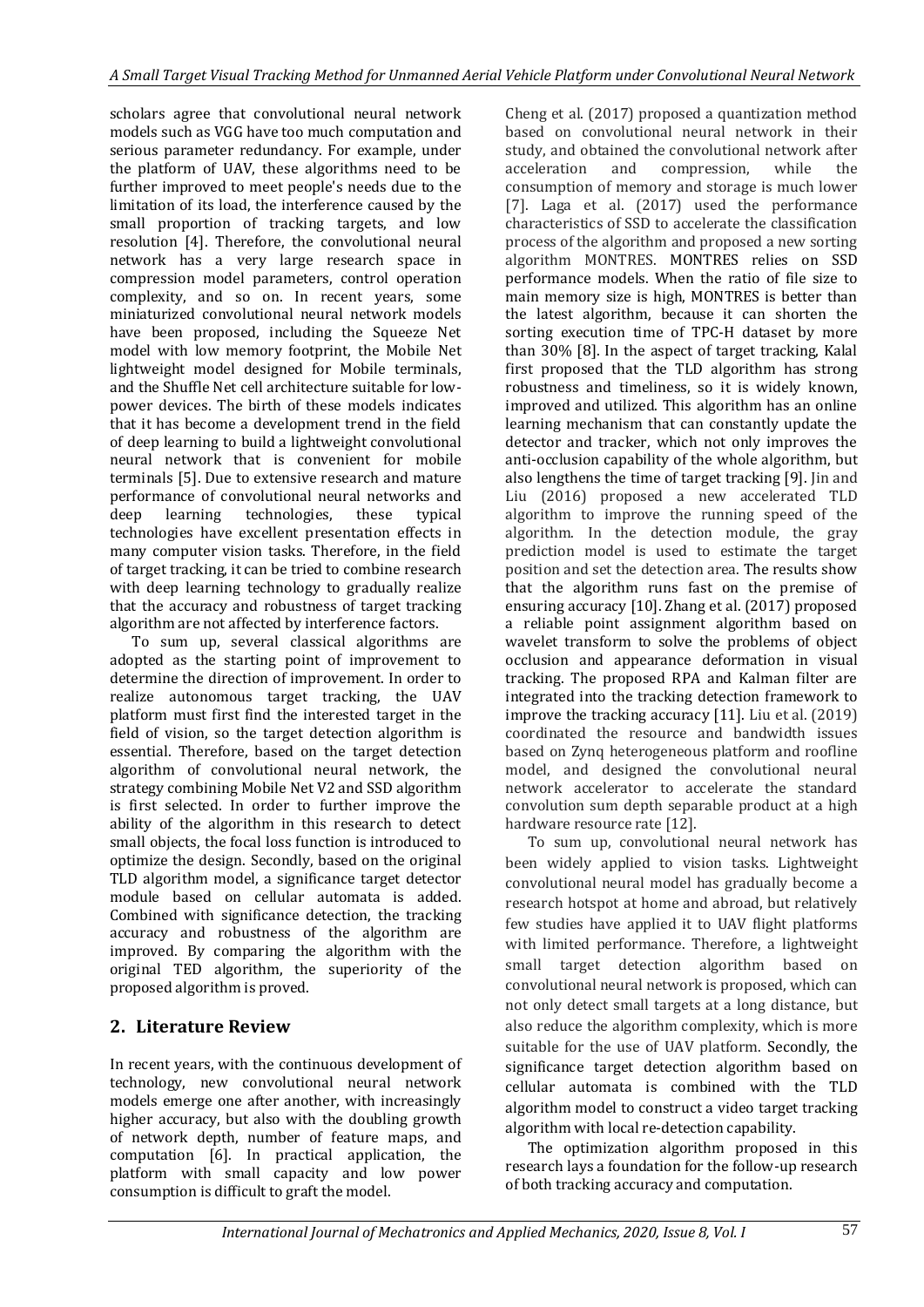## **3. Methodology**

## **3.1 A lightweight Mobile Net architecture based on convolutional neural network**

Mobile Net model takes the depth separation convolution as the main algorithm. The independent little convolution kernel convolution is done on each channel. Then, 1×1 point convolution is used for channel fusion. Supposing the number of channels in the convolution is  $\widetilde{W}_{in}$ , and the number of channels in the output is  $W_{\text{out}}$ , only symmetric convolution is considered, the size of the convolution kernel is h, and the dpi of the convolution feature graph is c× i. Then the traditional equation for the number of convolution operations is as follows.

$$
N = h^2 c i W_{in} W_{out}
$$
 (1)

The number of operations required by deep convolutional neural network is as follows.

$$
N = h^2 c i W_{in} + c i W_{in} W_{out}
$$
 (2)

Thus, it can be concluded that compared with traditional convolution, deeply separated convolution can greatly reduce the computation, and

its equation is expressed as follows.  
\n
$$
\frac{h^2ciW_{in} + ciW_{in}W_{out}}{h^2ciW_{in}W_{out}} = \frac{1}{W_{out}} + \frac{1}{h^2}
$$
\n(3)

When the convolution kernel of  $3\times3$  is modified, the deep convolutional neural network only needs 0.1 times the operation amount of the traditional convolution.

## **3.2 A small target feature extraction model based on convolutional neural network**

Among the target detection algorithms of the depth convolutional neural network with one-stage as the typical model, the SSD algorithm model is the most representative. The specific testing process of SSD algorithm is: firstly, the target image is transported into VGG-16 network for convolution feature extraction; secondly, the multi-scale feature graph calculated from the main part of VGG-16 network is transferred into the detection network, and the target is classified and located at the same time; thirdly, there will be differences in the scale of different layers of the multi-layer feature map. The box size is set in the form of a scale. The scaling calculation equation is as follows.

$$
S_k = S_{\min} + \frac{S_{\max} - S_{\min}}{m - 1} (k - 1)
$$
 (4)

In Eq. 4, Smin is the first layer, which is defaulted as 0.2;  $S<sub>max</sub>$  is the last layer, which is defaulted as 0.9; the middle layer is analogized, and the default number of layers in SSD300 is 6.

For the original SSD target detection model, the backbone network of Mobile Net V2 classification model is used to replace the original VGG-16 network.

The new model is nine tenths less computational than the original. To this extent, in order to further reduce the complexity of detection network operation, the running speed should be improved. In this model, the default block diagrams of 1:3 and 3:1 with different proportions in the original SSD model are removed. Other architectures are basically consistent with the original SSD, and the superimposed model architecture of Mobile Net V2 and SSD detection model is shown in Figure 1.



*Figure 1: Target detection model of Mobile Net V2 based on convolutional neural network*

### **3.3 Model adjustment based on the focal loss function**

In order to adjust the proportion principle of positive and negative samples, which is similar to the hard-negative sample mining strategy in SSD, the weight on the loss function is adjusted, and the equation is expressed as follows.

$$
L = -\alpha \log(\mathbf{p}_i, \hat{\mathbf{p}}_i) \tag{5}
$$

On this basis, in order to enhance the sensitivity of the whole algorithm to complex samples, a confidence related variable is introduced to adjust its

influence, and its equation is expressed as follows.  
\n
$$
L = -\alpha (1 - \hat{p}_i)^{\gamma} \log(p_i, \hat{p}_i)
$$
\n(6)

After being tested for different values,  $\alpha$  is taken as 0.75 in the research; γ is defaulted as 2.

Small targets detected by UAVs have few highlevel features, which are difficult to distinguish from large targets. After the lightweight algorithm model ensures the running speed, the feature extraction ability is relatively weak. Therefore, an improved focal loss function is proposed in this research. By increasing the super-parameter and the weight of complex samples on the focal loss function, the sensitivity of the network to small targets is improved. The equation of the model focal loss

function proposed in this research is as follows.  
\n
$$
L_{c,r}(\lbrace p_i \rbrace, \lbrace t_i \rbrace) = L_c + \lambda L_r
$$
\n(7)

 $L_c$  is the classification loss,  $L_r$  is the positioning loss;  $L_{cr}$  represents a combined loss.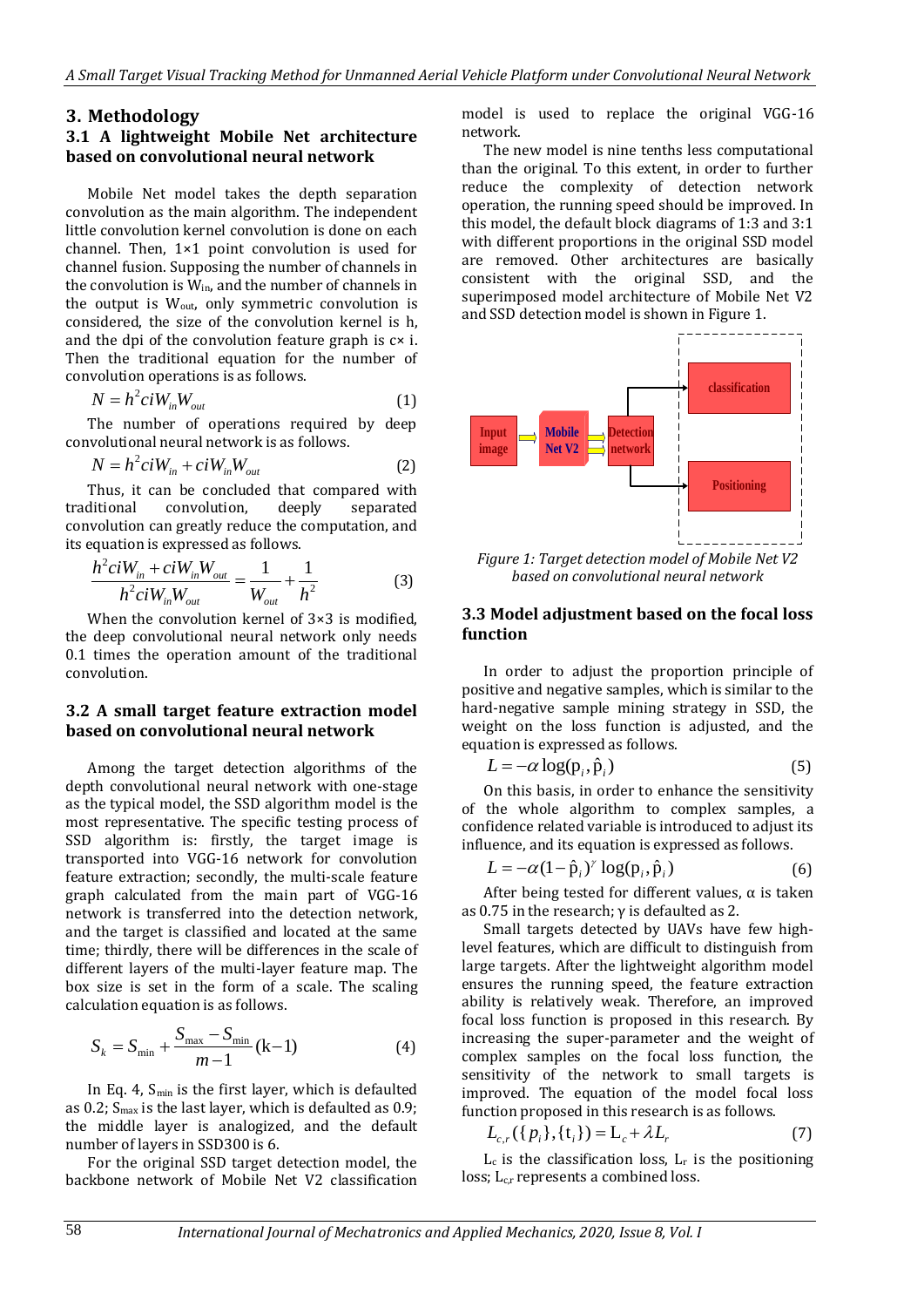The equation after introducing the loss function into the classification loss is as follows.

$$
L_c = \frac{1}{N_c} \sum_{i=1}^{N_c} \left[ -\alpha \left(1 - \hat{p}_i\right)^{\gamma} \log\left(p_i, \hat{p}_i\right) \right]
$$
(8)

The positioning loss equations are as follows.

$$
L_{r} = \sum \text{smooth}_{L1} (t_{i} - \hat{t}_{i})
$$
(9)  

$$
\text{moseth}(x) = \begin{cases} 0.5x^{2} & \text{if } |x| < 1 \\ 0.03x^{2} & \text{if } |x| < 1 \end{cases}
$$
(9)

smooth(x) = 
$$
\begin{cases} 0.5x^2 & \text{if } |x| < 1\\ |x| - 0.5 & \text{otherwise} \end{cases}
$$
 (10)

In this research, the model is built and trained under the TensorFlow flow. The specific flow diagram is shown in Figure 2.



*Figure 2: The model training flow chart.*

Eq. 11 shows the validation expression of small target detection algorithm effect of UAV platform.

$$
P = \frac{TP}{TP + FP}
$$
  
\n
$$
R = \frac{TP}{TP + FN}
$$
  
\n
$$
F = \frac{2 \times P \times R}{P + R}
$$
\n(11)

In Eq. 11, P is expressed as precision, R is expressed as recall rate, TP and FP are expressed as real cases and false positive cases respectively, and FN is expressed as false negative cases. F is the value of comprehensive evaluation.

### **3.4 Significance detection of TLD video target tracking**

Target tracking is like a person's eyes, which is to achieve a strong ability to capture. It is necessary to estimate the tracking target in advance, judge the trajectory of the target, and infer the motion state of the target; at the same time, rapid redetection is essential. Once the target is out of sight, adjustments can be made. Under the platform of UAV, the small target is always in the state of rapid movement, causing multiple problems such as the change of perspective and target occlusion. If these problems are not solved, they may easily lead to the loss of tracking targets and failure of tracking results. One of the ways to solve this problem is to improve the ability of the target tracking algorithm. Therefore,

visual significance target detection is introduced into the TLD framework in this research, and local redetection capability is applied to high-precision video target tracking algorithm.

The TLD algorithm is mainly divided into four modules: tracker, detector, learner, and synthesizer. Due to the limitation of detection accuracy and the inflexible matching mechanism, the tracking target is often lost in the process of fast moving. Therefore, based on the original TLD framework, the improved algorithm in this research adds a significance target detector module based on cellular automata, as shown in Figure 3. Through the local redetection proposed in this research combined with the TLD algorithm, it is expected to be able to accurately track the position of the box and improve the target tracking ability.



*Figure 3: Improved algorithm flow.*

Based on the output characteristics of the original algorithm, the algorithm in this research locates in the center of the bounding box and the equation of its center point is expressed as follows.

$$
center_x = x + \frac{width}{2}
$$
 (12)

$$
center_{y} = y + \frac{height}{2}
$$
 (13)

The search scope of the surrounding box is increased, and its equation is expressed as follows.

$$
x_{new} = center_x - \frac{\lambda}{2} width
$$
  
\n
$$
y_{new} = center_y - \frac{\lambda}{2} height
$$
  
\n
$$
width_{new} = \lambda \times width
$$
\n(14)

$$
w u u n_{new} = \lambda \times w u u
$$
  
height<sub>new</sub> =  $\lambda \times height$ 

In Eq. 14,  $\lambda$  is the scale factor, and the value range is  $2 \le \lambda \le 3$ . The larger  $\lambda$  is, the larger the recheck box, the stronger the recheck ability. But as  $\lambda$ gets bigger, the calculations get more complicated; if  $\lambda$  is too large, it causes multiple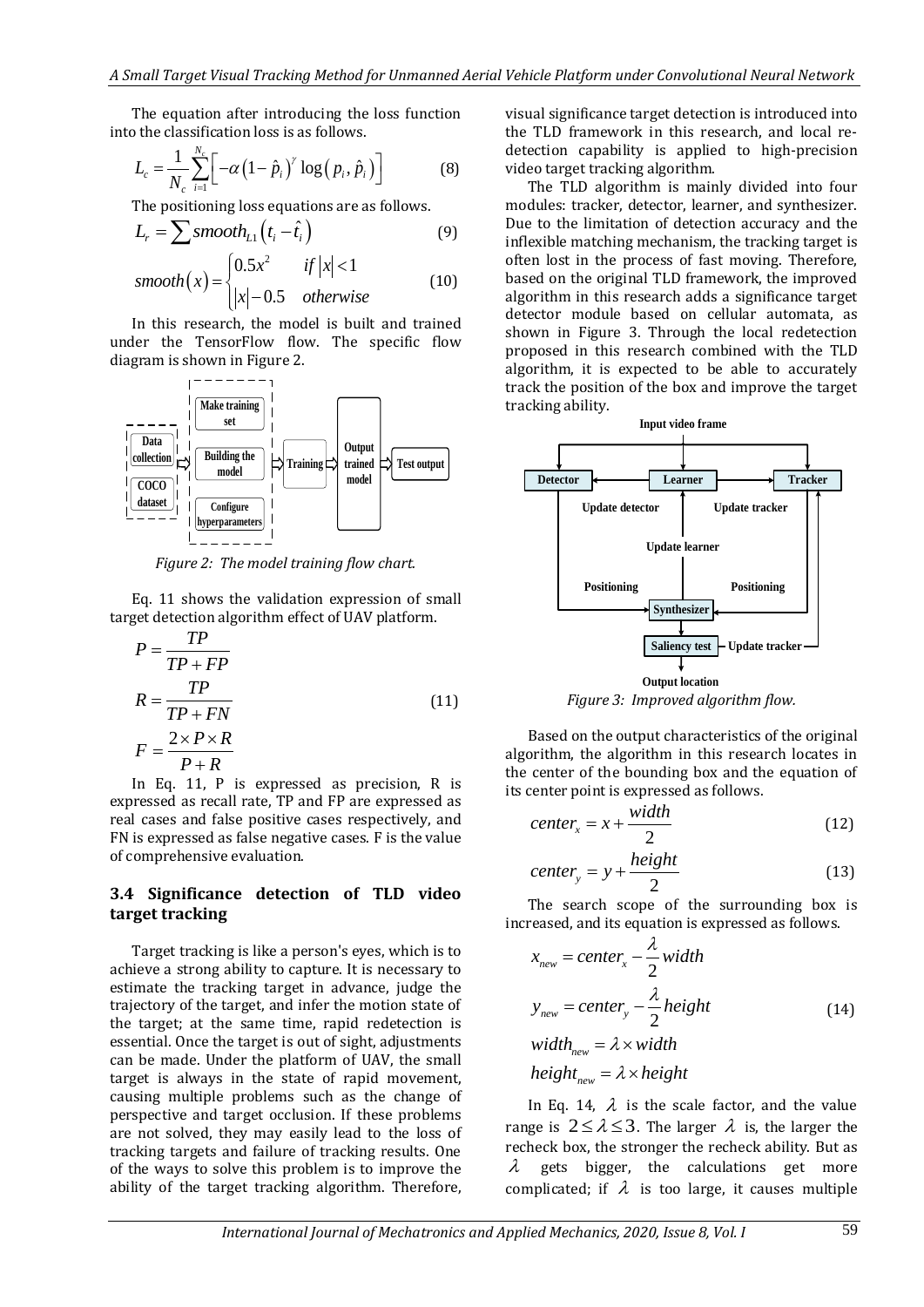detection targets to appear in the search area, affecting the accuracy of significance detection. The image in the expanded bounding box is sent to the visual significance target detector based on cellular automata. The value range of the significance graph is 0~255. The threshold of 128 is used as the segmentation point, and significance greater than this value is circled by a new range box, which is the significance box. Taking the coordinates of the significance box as the result output, the central point of the significance box is calculated, and compared with the central point of the original tracking box. The offset equation is as follows.

$$
\Delta x = SalienceCenter_x - Center_x
$$
  
\n
$$
\Delta y = SalienceCenter_y - Center_y
$$
\n(15)

The scaled offset is transmitted to the target tracker in the TLD for real-time update of the target location.

The scaling process is as follows:

$$
NewCenter_x = Center_x + \frac{\Delta x}{\lambda}
$$
  
\n
$$
NewCenter_y = Center_y + \frac{\Delta y}{\lambda}
$$
 (16)

An error in the significance result causes the trace target to change, and to avoid this, the offset is scaled. However, in the process of scaling, it is easy to see that the search box is too large, leading to detection of multiple tracking targets and affecting the accuracy of the results. The scale factor is used to scale inversely. If the interference of multiple detection targets occurs occasionally, the results of significance detection will be affected, and all tracking boxes will also be mis-located. In order to improve the robustness of the tracking algorithm, the confidence degree of the significance box is increased on the basis of the real-time update of the target position. In other words, the confidence degree of an adaptive significance box is replaced by the original scale factor of inverse scaling.

Its equation is expressed as follows:  
\n
$$
NewCenter_x = Center_x + \alpha \times \hat{\eta} \times \Delta x
$$
\n
$$
NewCenter_y = Center_y + \alpha \times \hat{\eta} \times \Delta y
$$
\n(17)

 $\hat{\eta}$  is the confidence of the significance box;  $\alpha$  is the super-parameter, and the value in this research is 1.2. The idealized significance graph detection value is 255, and the background significance value is 0, that is, the trace target is detected exactly.

At this point, the significance graph shows the characteristic of maximizing the total variance.

The normalized variance of the significance graph is used as the confidence of the importance box.

The specific calculation method is as follows.

$$
\eta = \sqrt{\sum_{i=0}^{\text{width}_{\text{new}} \text{height}_{\text{new}}}{\sum_{j=0}^{\text{level}} \left(s_{ij} - \overline{s}\right)^2}}
$$
(18)

$$
\hat{n} = \frac{\eta}{128\sqrt{\text{width}_{new} \times \text{height}_{new}}}
$$
(19)

In Eq. 18,  $s_{ij}$  is the significance value of the corresponding pixel point;  $\overline{s}$  is the mean of significance values of all pixel points.

The tracking accuracy can be determined by the distance between the target center point and the tracking center point. The longer the distance, the greater the tracking error, the shorter the distance, the more accurate the tracking result. The specific calculation process is as follows.

$$
GT_x = \frac{x_1 + x_2 + x_3 + x_4}{4}
$$
 (20)

$$
GT_{y} = \frac{y_1 + y_2 + y_3 + y_4}{4}
$$
 (21)

$$
d = \sqrt{\left(\overline{x} - GT_x\right)^2 + \left(\overline{y} - GT_y\right)^2} \tag{22}
$$

The ground truth information marked in VOT data set is expressed as  $x_1$ ,  $x_2$ ,  $x_3$ ,  $x_4$  and  $y_1$ ,  $y_2$ ,  $y_3$ ,  $y_4$ .  $\bar{x}$  and  $\bar{y}$  represent the position of the center point of the algorithm output tracking box; d represents the distance between the target center point and the tracking center point.

#### **4. Results**

### **4.1 Small target detection algorithms comparison results**

In order to verify the feasibility of the small object extraction detection algorithm designed in this study, the InceptionV2+SSD, MobileNetV1+SSD, and MobileNetV2+SSD algorithms are selected for comparison with the algorithm in this research.

Figure 4 shows its average accuracy and the comprehensive evaluation F value.



*Figure 4: The test results comparison of each algorithm.*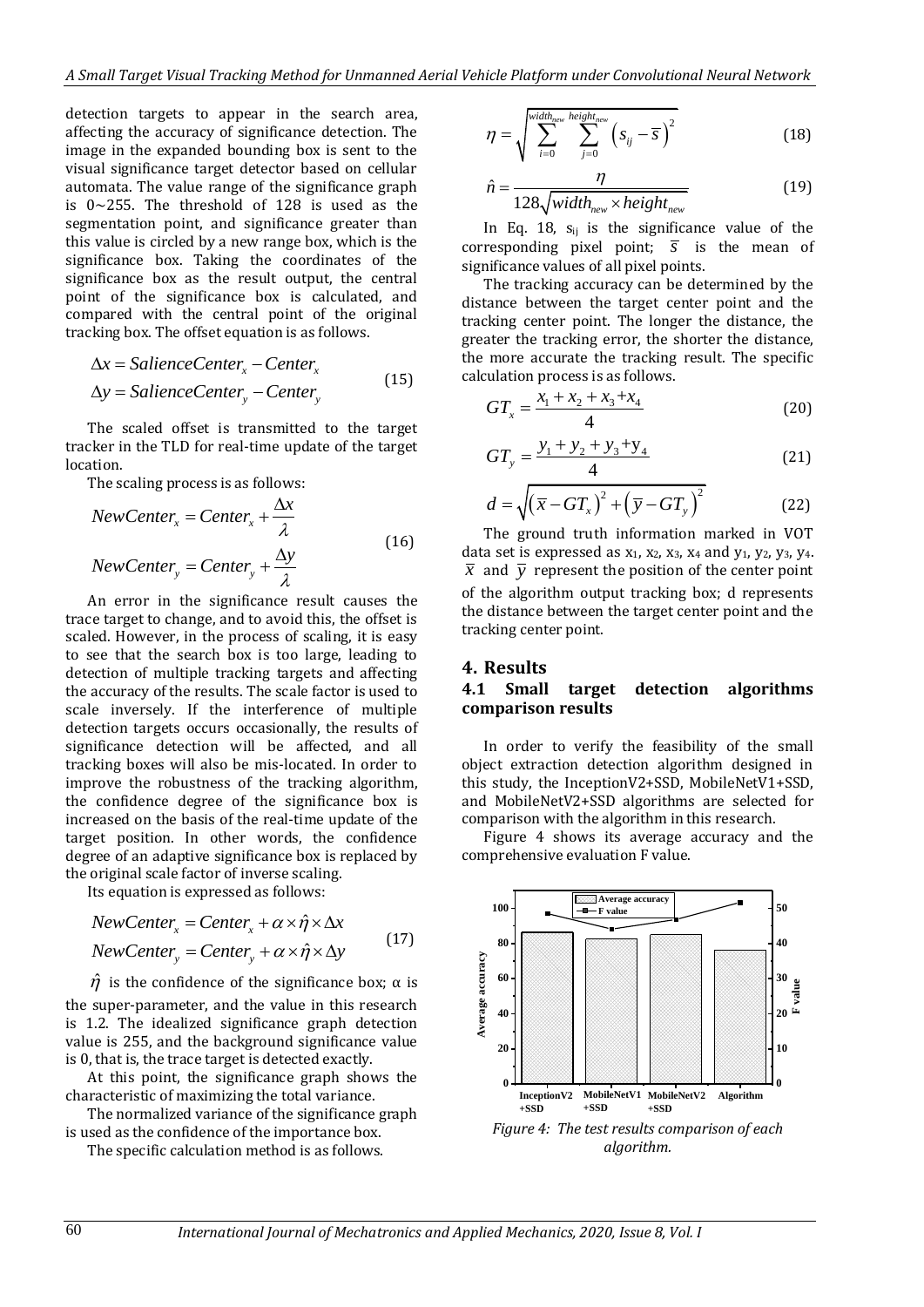By comparing the average recall rate of target detection algorithm, InceptionV2+SSD algorithm reaches 33.6%, MobileNetV1+SSD algorithm reaches 30.8%, MobileNetV2+SSD algorithm reaches 32.4%, and the algorithm in this research reaches 39.8%.

Therefore, it can be concluded from the figure and data that the average accuracy of the algorithm in this research is about 8% lower than that of the InceptionV2+SSD algorithm with the highest accuracy, but the recall rate and the comprehensive evaluation F value are both higher than the other three algorithms. Moreover, the parameter usage of the improved algorithm is only about half of that of the InceptionV2+SSD model.

In addition, the detection rate of the target is also greatly improved.

To sum up, the optimization algorithm proposed in this research has obvious advantages over other target detection algorithms in terms of recall rate, and the target detection rate and comprehensive evaluation F value are also higher in the same type of lightweight target detection algorithm.

## **4.2 Simulation experiment of small target visual tracking on UAV platform**

An improved TLD algorithm based on convolutional neural network is proposed to solve the problem of accurate visual tracking of small targets in UAV platform. The proposed algorithm is compared with the original TLD in UAV video sequence. In order to verify the effectiveness of the algorithm proposed in this research in UAV platform, the experiment is based on the open source computer vision library for simulation comparison. The video sequence in VOT2017 video data set is selected as the test data set to test the proposed algorithm. The hardware environment tested is a computer with a Tntel i5-3470 GPU and 8GB RAM, and the software environment is a Windows operating system.

Figure 5 shows the experimental tracking comparison results in the simulation experiment, where yellow is the original TLD algorithm and red is the algorithm in this research.



*Figure 5: The tracking results comparison of the original TLD algorithm and the algorithm in this research.*

As shown in the figure, the tracking box of the original algorithm can also keep up with the target at the beginning, but the tracking box is larger than the target, indicating that the tracking accuracy is slightly less. However, the tracking box proposed in this research is closely surrounded by the target at the beginning, and the target tracking precision is relatively higher. In the later stage of the experiment, it is found that the tracking box is larger than the original target in both algorithms.

However, by comprehensive comparison, the algorithm results proposed in this research are closer to the tracking target.

## **4.3 Quantitative comparison**

Taking Pedestrian2 VOT2015 data set sequence for an example, Figure 6 shows the error curve.

The red curve is the error result of the algorithm proposed in this research, and the black curve is the error result of the original TLD algorithm.

As shown in Figure 6, the center position error of the algorithm in this research is always kept at a low level compared with the original algorithm, indicating that it has a better tracking effect in the target tracking process.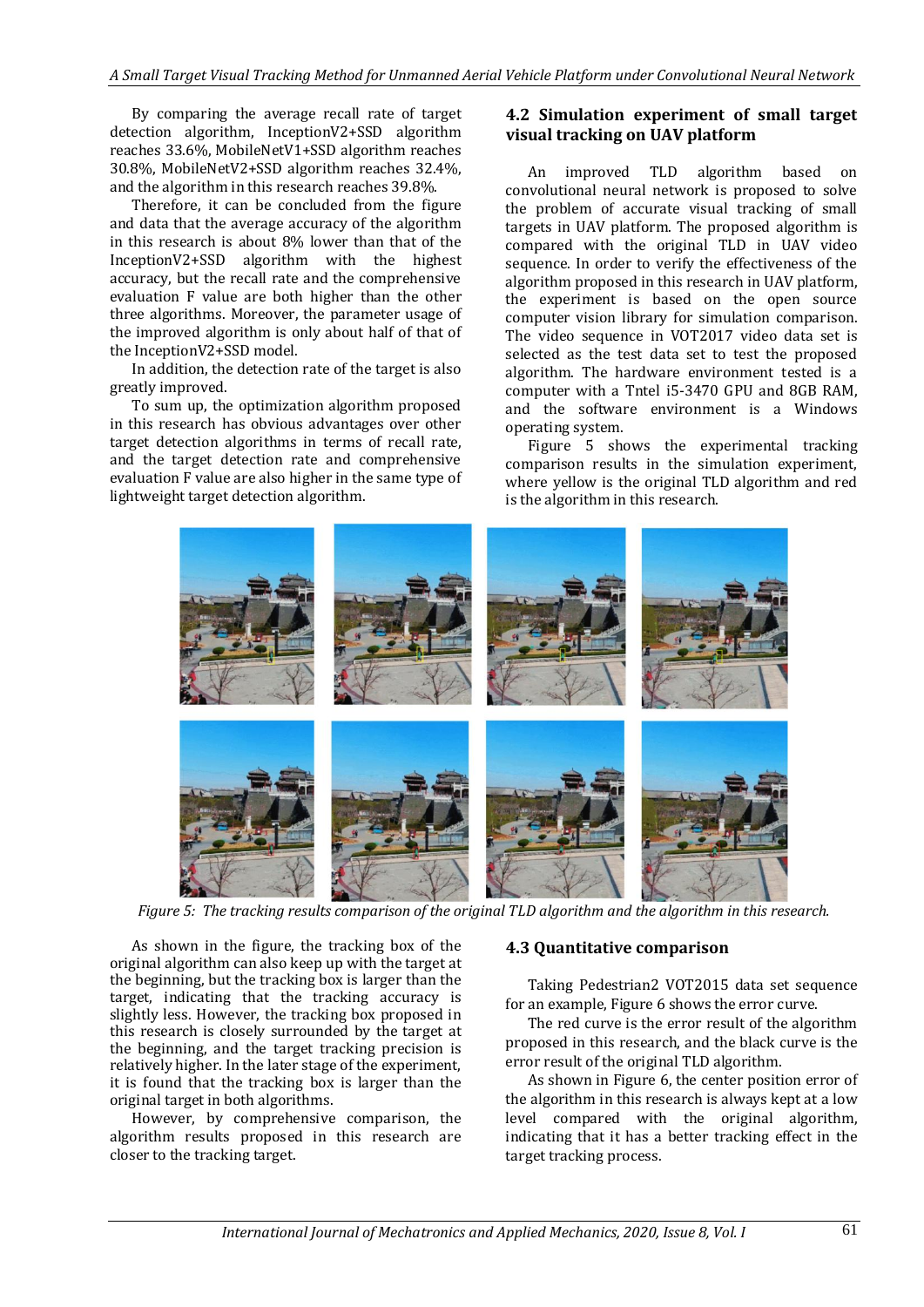

In this research, some difficult sequences are selected for a large number of comparison experiments.

Table 1 shows the average error comparison results to verify the re-detection capability of the new algorithm.

| Video<br>sequence | The original<br>TLD<br>algorithm | The algorithm in<br>the research |
|-------------------|----------------------------------|----------------------------------|
| Jogging1          | ና 13                             | 3 Q.R                            |

6.45 3.55

Droneacross

*Table 1 Data of tracking results of each sequence*

Table 1 shows that for long-term tracking target pedestrian 2 sequence.

Motocross1 38.89 15.96

Pedestrian2 6.93 and 3.54

The average error of the proposed a lgorithm is reduced by about half compared with the original algorithm; for the drone across sequence with significant deformation, the algorithm proposed in this research can not only reduce the average error, but also track more frames, with relatively strong redetection ability; for motocross1 sequences with strong deformation, the algorithm proposed in this research tracks the same frame value as the original TLD algorithm, but the average error of the algorithm proposed in this research is smaller; similarly, for Jogging1 sequence, the average error of the proposed algorithm is smaller.

Therefore, compared with the original algorithm, the algorithm proposed in this research has stronger redetection capability and higher accuracy, so the robustness of the algorithm is also improved.

## **5. Discussion**

As an important part of computer vision, target tracking technology provides important information value for motion force estimation, video analysis, and other tasks. Many typical algorithms come into being, such as Struck, Mean Shift, and so on. Although these algorithms can be operated in an ideal environment, if the target extraction features are not obvious and the diversity of the detection environment changes, the performance of these algorithms will be poor. With the emergence of convolutional neural network and the great success achieved in the field of computer vision, the improved algorithm based on convolutional neural network has become a hot research topic in recent years, greatly improving the algorithm performance of research tasks [13].

For example, the combination of target tracking algorithm and convolutional neural network makes the algorithm far more accurate than the traditional algorithm. However, due to the complexity of convolutional neural network, its tracking speed in visual tracking task is slowed down, which affects the tracking effect. Liu et al. (2019) proposed a UAV target tracking algorithm based on adaptive depth network, and designed a third-order adaptive depth network to extract target features. In this network, the H, S, and I channels of images are studied by principal component analysis, and the obtained feature vectors are input into the network for hierarchical convolution, which optimizes the network structure, improves the convergence speed and accuracy of the network, and effectively avoids the decline in tracking accuracy caused by the interference of complex factors [14]. Jin et al. (2019) proposed a multi-target tracking algorithm in a clutter environment based on the problems existing in traditional radar target tracking.

Assisted by doppler information and IPDA-UKF algorithm framework, a multi-dimensional correlated wave-gate based on target position and velocity information is established. Through a large number of measurements and effective screening of multidimensional information, the correlation between distance and velocity is utilized to successfully decompose a multi-target data into multiple single-target data correlation problems. It reduces the complexity of multi-target data association in clutter environment and improves the accuracy of target tracking [15]. In this study, the balance between computation and tracking accuracy is taken into account.

A lightweight small target detection model is proposed to adapt to the UAV platform, and the focal loss function is introduced to adjust and correct it.